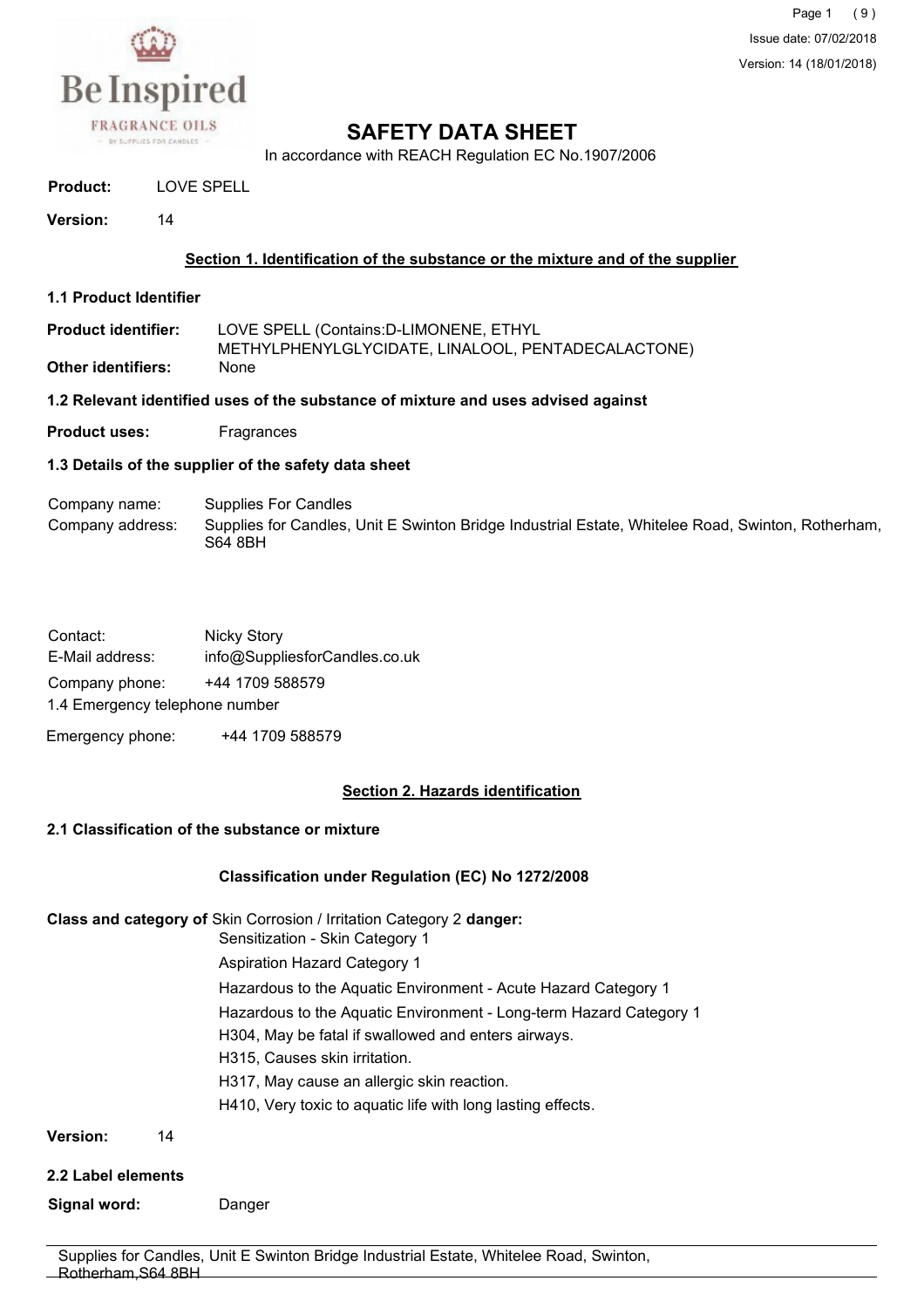

Page 2 (9) Issue date: 07/02/2018 Version: 14 (18/01/2018)

## **SAFETY DATA SHEET**

In accordance with REACH Regulation EC No.1907/2006

**Product:** LOVE SPELL

**Hazard statements:** H304, May be fatal if swallowed and enters airways.

H315, Causes skin irritation.

H317, May cause an allergic skin reaction.

H410, Very toxic to aquatic life with long lasting effects.

**Supplemental** EUH208, Contains BETA-PINENES, DELTA-DAMASCONE, HEXYL CINNAMAL,

**Information:** LAURALDEHYDE, ROSE KETONE-4, TRANS-ROSE KETONE-2. May produce an allergic

reaction.

**Precautionary** P261, Avoid breathing vapour or dust.

**statements:** P264, Wash hands and other contacted skin thoroughly after handling.

P272, Contaminated work clothing should not be allowed out of the workplace.

P273, Avoid release to the environment.

P280, Wear protective gloves/eye protection/face protection.

P301/310, IF SWALLOWED: Immediately call a POISON CENTER or doctor/physician.

P302/352, IF ON SKIN: Wash with plenty of soap and water.

P331, Do not induce vomiting.

P333/313, If skin irritation or rash occurs: Get medical advice/attention.

P362, Take off contaminated clothing and wash before reuse.

P391, Collect spillage.

P405, Store locked up.

P501, Dispose of contents/container to approved disposal site, in accordance with local

regulations.



**Pictograms: Other hazards:**

Hydrocarbon Concentration %: 15.598%

## **Section 3. Composition / information on ingredients**

#### **3.2 Mixtures Contains:**

|      |     |    | <b>DEAOU DAMILLAND</b>           |                                   |
|------|-----|----|----------------------------------|-----------------------------------|
|      |     |    | <del>⊺к∟дСН кеgistration ∣</del> | ⊤ <del>Classification for</del> ⊤ |
| Name | CAS | -^ |                                  |                                   |

Supplies for Candles, Unit E Swinton Bridge Industrial Estate, Whitelee Road, Swinton, Rotherham,S64 8BH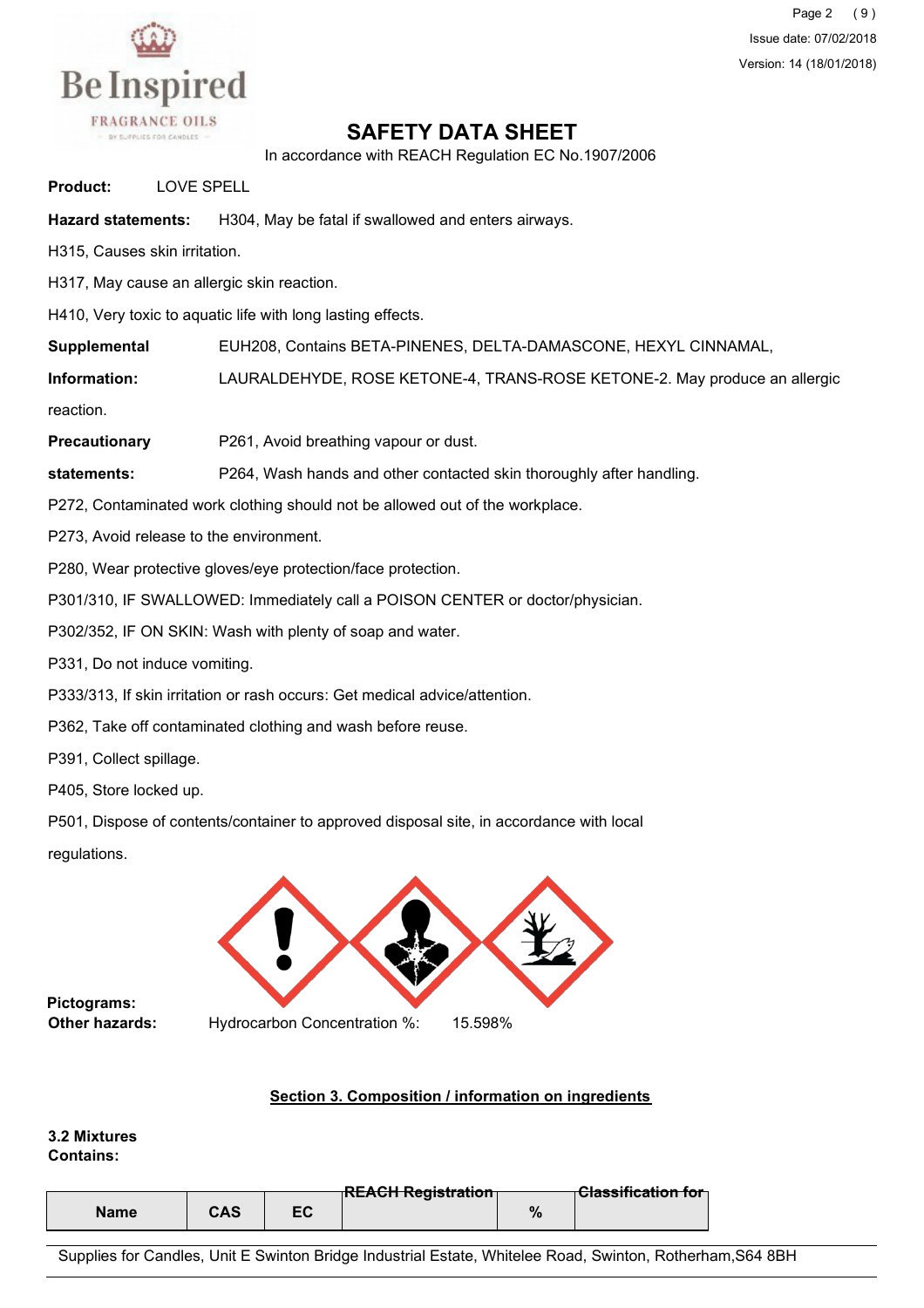

## **SAFETY DATA SHEET**

In accordance with REACH Regulation EC No.1907/2006

**Product:** LOVE SPELL

**No. (CLP) 1272/2008**

#### Version: 14

| <b>TRICYCLODECENYL</b>                                       | 68912-13-0.             | 272-805-7              | 01-2119969447-21-xxxx      | 20-<50%     | EH C2:H411,-                                                            |
|--------------------------------------------------------------|-------------------------|------------------------|----------------------------|-------------|-------------------------------------------------------------------------|
| <b>PROPIONATE</b><br><b>HEXAMETHYLINDANO</b><br><b>PYRAN</b> | 17511-60-3<br>1222-05-5 | 241-514-7<br>214-946-9 | 01-2119488227-29-xxxx      | 10-<20%     | EH A1-EH C1: H410,-                                                     |
| <b>D-LIMONENE</b>                                            | 5989-27-5               | 227-813-5              |                            | 10-<20%     | FL 3-SCI 2-SS 1B-AH<br>1-EH A1-EH C1;H226-<br>H304-H315-H317-<br>H410,- |
| <b>DIMETHYL</b><br>PHENETHYL<br><b>BUTYRATE</b>              | 10094-34-5              | 233-221-8              | Will be registered in 2018 | 5-<10%      | EH C2:H411.-                                                            |
| <b>ILINALOOL</b>                                             | 78-70-6                 | 201-134-4              | 01-2119474016-42-xxxx      | $5 - 10%$   | <b>SCI 2-EDI 2-SS 1B:</b><br>H315-H317-H319,-                           |
| LINALYL ACETATE                                              | 115-95-7                | 204-116-4              | 01-2119454789-19-xxxx      | $1 - 5%$    | SCI 2-EDI 2:H315-<br>H319.-                                             |
| PENTADECALACTONE 106-02-5                                    |                         | 203-354-6              | l01-2119987323-31-xxxx     | $1 - 5%$    | SS 1B-EH C2; H317-<br>H411,-                                            |
| <b>GAMMA</b><br><b>UNDECALACTONE</b>                         | 104-67-6                | 203-225-4              |                            | $1 - 5%$    | EH C3;H412,-                                                            |
| <b>ETHYL</b><br>METHYLPHENYLGLYC 77-83-8<br><b>IDATE</b>     |                         | 201-061-8              |                            | $1 - 5%$    | SS 1B-EH C2:H317-<br>H411.-                                             |
| <b>HEXYL CINNAMAL</b>                                        | 101-86-0                | 202-983-3              |                            | $1 - 5%$    | SS 1B-EH A1-EH C2:<br>H317-H400-H411.-                                  |
| <b>BHT (BUTYLATED)</b><br>HYDROXYTOLUENE)                    | 128-37-0                | 204-881-4              | l01-2119555270-46-xxxx     | $0.1 - 1\%$ | EH A1-EH C1;H410,-                                                      |
| BETA-PINENES                                                 | 127-91-3                | 204-872-5              |                            | $0.1 - 1\%$ | FL 3-SCI 2-SS 1B-AH<br>1-EH A1-EH C1:H226-<br>H304-H315-H317-<br>H410.- |
| LAURALDEHYDE                                                 | 112-54-9                | 203-983-6              | 01-2119969441-33-xxxx      | $0.1 - 1%$  | <b>SCI 2-EDI 2-SS 1B:</b><br>H315-H317-H319 -                           |
| <b>TRANS-ROSE</b><br>KETONE-2                                | 23726-91-2              | 245-842-1              |                            | $0.1 - 1\%$ | <b>SCI 2-SS 1B-EH C2:</b><br>H315-H317-H411.-                           |
| <b>ROSE KETONE-4</b>                                         | 23696-85-7              | 245-833-2              |                            | < 0.1%      | SCI 2-SS 1A-EH C2:<br>H315-H317-H411,-                                  |
| DELTA-DAMASCONE                                              | 57378-68-4              | 260-709-8              |                            | < 0.1%      | ATO 4-SCI 2-SS 1A-<br>EH A1-EH C1:H302-<br>H315-H317-H410,-             |

#### **Substances with Community workplace exposure limits:**

| <b>Name</b>                              | <b>CAS</b> | EC        | $\frac{9}{6}$ |
|------------------------------------------|------------|-----------|---------------|
| <b>BHT (BUTYLATED</b><br>HYDROXYTOLUENE) | 128-37-0   | 204-881-4 | $ 0.1 - 51\%$ |
| <b>IDIETHYL PHTHALATE</b>                | 84-66-2    | 201-550-6 | 10-<20%       |

**Substances that are persistent, bioaccumulative and toxic or very persistent and very bioaccumulative, greater than 0.1%:** Not Applicable

#### **Section 4. First-aid measures**

#### **4.1 Description of first aid measures**

IF SWALLOWED: Immediately call a POISON CENTER or doctor/physician.

IF ON SKIN: Wash with plenty of soap and water.

#### **4.2 Most important symptoms and effects, both acute and delayed**

May be fatal if swallowed and enters airways.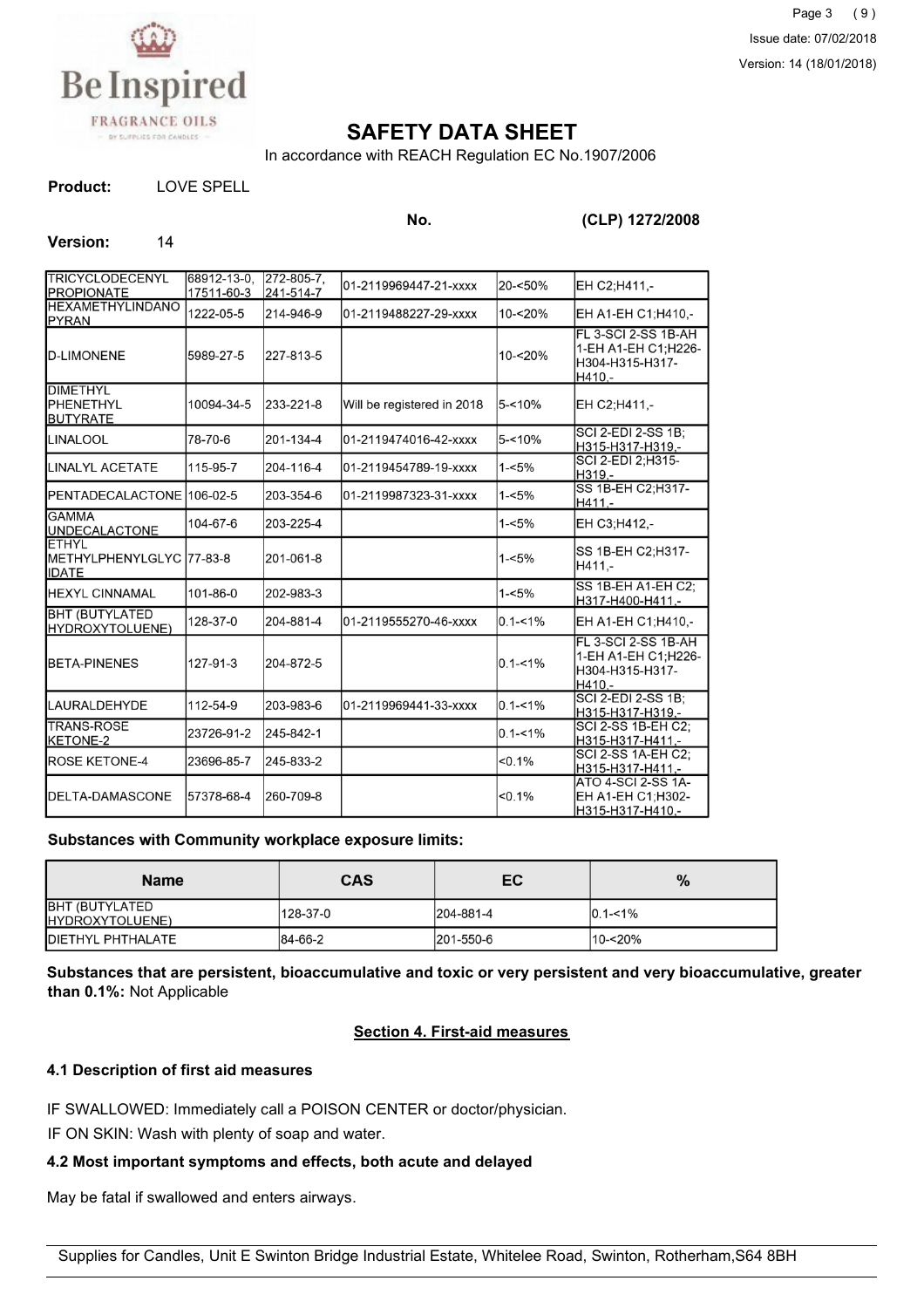

Page 4 ( 9 ) Issue date: 07/02/2018 Version: 14 (18/01/2018)

## **SAFETY DATA SHEET**

In accordance with REACH Regulation EC No.1907/2006

**Product:** LOVE SPELL

**Version:** 14

Causes skin irritation. May cause an allergic skin reaction.

#### **4.3 Indication of any immediate medical attention and special treatment needed**

None expected, see Section 4.1 for further information.

#### **SECTION 5: Firefighting measures**

#### **5.1 Extinguishing media**

Suitable media: Carbon dioxide, Dry chemical, Foam.

#### **5.2 Special hazards arising from the substance or mixture**

In case of fire, may be liberated: Carbon monoxide, Unidentified organic compounds.

#### **5.3 Advice for fire fighters:**

In case of insufficient ventilation, wear suitable respiratory equipment.

#### **Section 6. Accidental release measures**

#### **6.1 Personal precautions, protective equipment and emergency procedures:**

Avoid inhalation. Avoid contact with skin and eyes. See protective measures under Section 7 and 8.

#### **6.2 Environmental precautions:**

Keep away from drains, surface and ground water, and soil.

#### **6.3 Methods and material for containment and cleaning up:**

Remove ignition sources. Provide adequate ventilation. Avoid excessive inhalation of vapours. Contain spillage immediately by use of sand or inert powder. Dispose of according to local regulations.

#### **6.4 Reference to other sections:**

Also refer to sections 8 and 13.

## **Section 7. Handling and storage**

#### **7.1 Precautions for safe handling:**

Keep away from heat, sparks, open flames and hot surfaces. - No smoking. Use personal protective equipment as required. Use in accordance with good manufacturing and industrial hygiene practices. Use in areas with adequate ventilation Do not eat, drink or smoke when using this product.

#### **7.2 Conditions for safe storage, including any incompatibilities:**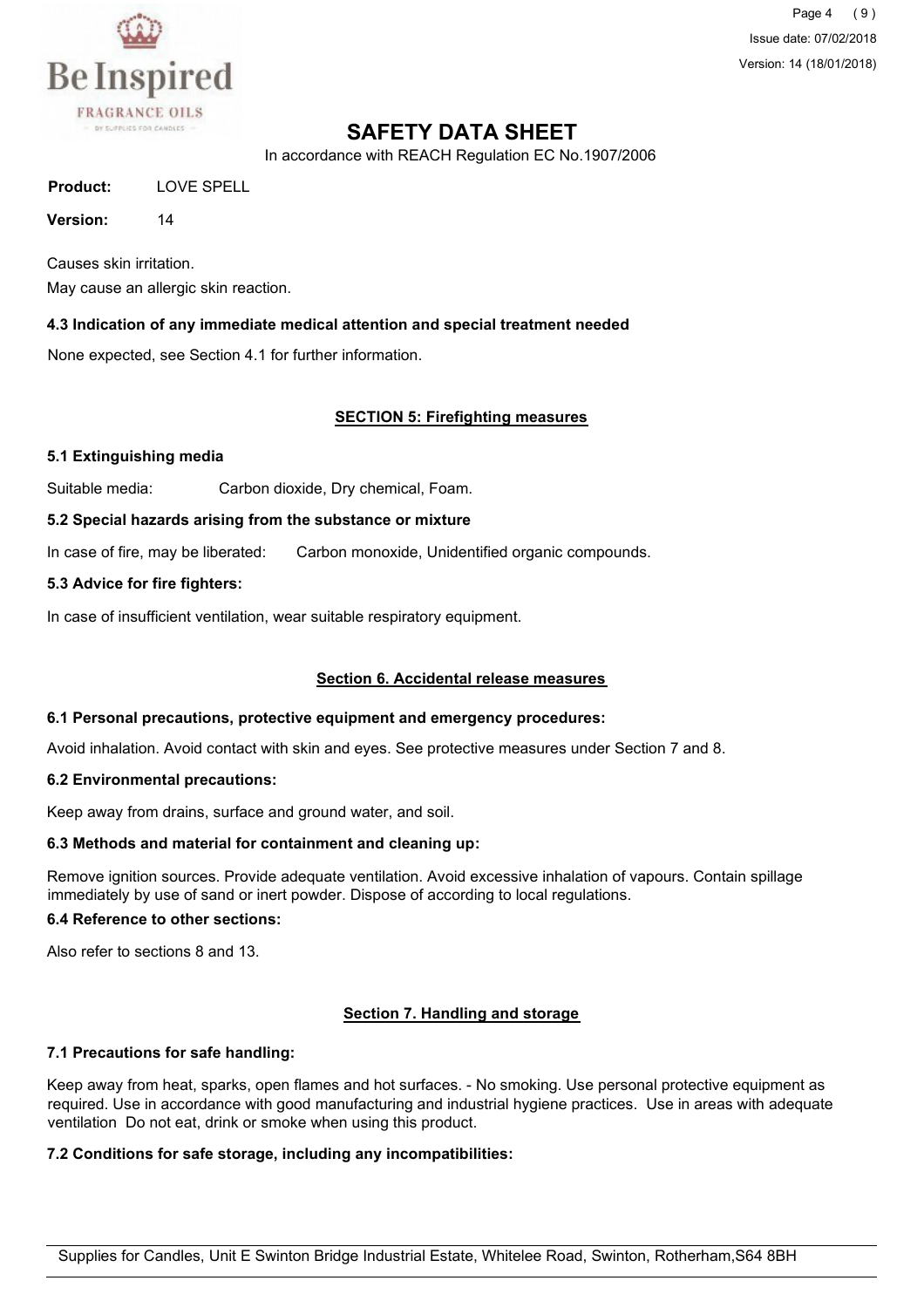

Page 5 (9) Issue date: 07/02/2018 Version: 14 (18/01/2018)

## **SAFETY DATA SHEET**

In accordance with REACH Regulation EC No.1907/2006

#### **Product:** LOVE SPELL

Store in a well-ventilated place. Keep container tightly closed. Keep cool. Ground/bond container and receiving equipment. Use explosion-proof electrical, ventilating and lighting equipment. Use only non-sparking tools. Take precautionary measures against static discharge.

**Version:** 14

#### **7.3 Specific end use(s):**

Fragrances: Use in accordance with good manufacturing and industrial hygiene practices.

#### **Section 8. Exposure controls/personal protection**

#### **8.1 Control parameters**

Workplace exposure limits:

| Ingredient                                       | <b>CAS</b> | EC                                                   | <b>Description</b>                                 | Value |
|--------------------------------------------------|------------|------------------------------------------------------|----------------------------------------------------|-------|
| <b>BHT (BUTYLATED)</b><br>HYDROXYTOLUENE)        | 128-37-0   | $ 204 - 881 - 4 $                                    | Long-term exposure limit (8-hour<br>$TWA)$ (mg/m3) | 10    |
|                                                  |            |                                                      | Long-term exposure limit (8-hour<br>$TWA)$ (mg/m3) | 5     |
| <b>DIETHYL PHTHALATE</b><br>84-66-2<br>201-550-6 |            | Short-term exposure limit (15-<br>$ minute)$ (mg/m3) | 10                                                 |       |

#### **8.2 Exposure Controls**

#### **Eye / Skin Protection**

Wear protective gloves/eye protection/face protection

#### **Respiratory Protection**

Ensure adequate and ongoing ventilation is maintained in order to prevent build up of excessive vapour and to ensure occupational exposure limits are adhered to. If appropriate, and depending on your patterns and volumes of use, the following engineering controls may be required as additional protective measures: a) Isolate mixing rooms and other areas where this material is used or openly handled. Maintain these areas under negative air pressure relative to the rest of the plant. b) Employ the use of Personal protective equipment - an approved, properly fitted respirator with organic vapour cartridges or canisters and particulate filters. c) Use local exhaust ventilation around open tanks and other open sources of potential exposures in order to avoid excessive inhalation, including places where this material is openly weighed or measured. In addition, use general dilution ventilation of the work area to eliminate or reduce possible worker exposures. d) Use closed systems for transferring and processing this material. Also refer to Sections 2 and 7.

#### **Section 9. Physical and chemical properties**

#### **9.1 Information on basic physical and chemical properties**

| Appearance:                     | Clear colourless to pale yellow liquid |
|---------------------------------|----------------------------------------|
| Odour:                          | Not determined                         |
| <b>Odour threshold:</b>         | Not determined                         |
| pH:                             | Not determined                         |
| Melting point / freezing point: | Not determined                         |
| Initial boiling point / range:  | Not determined                         |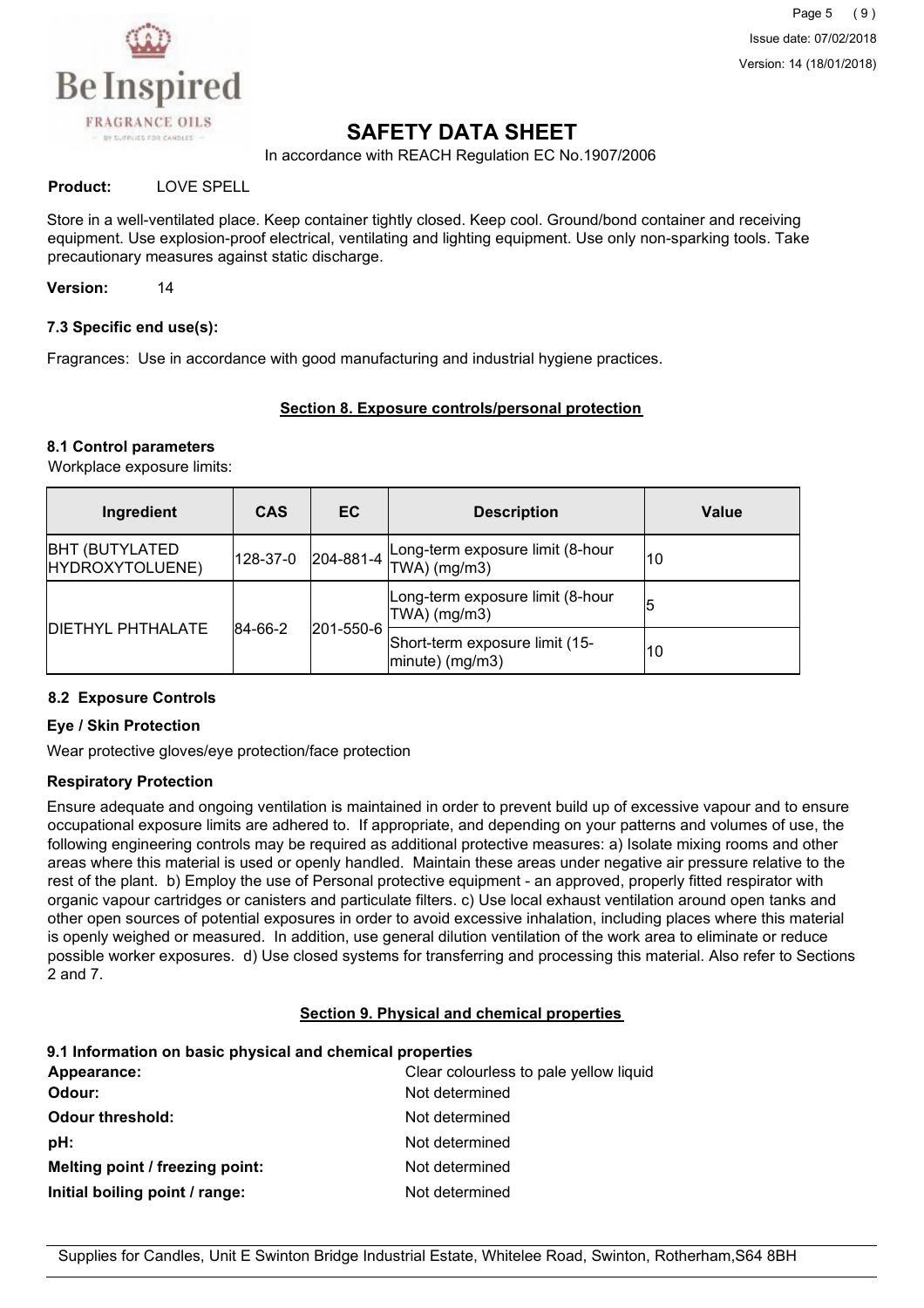

## **SAFETY DATA SHEET**

In accordance with REACH Regulation EC No.1907/2006

**Product:** LOVE SPELL

| Flash point:             |    | 69 °C  |
|--------------------------|----|--------|
| <b>Evaporation rate:</b> |    | Not de |
| <b>Version:</b>          | 14 |        |

**Evaporation rate:** Not determined

| Flammability (solid, gas):                    | Not determined                               |
|-----------------------------------------------|----------------------------------------------|
| Upper/lower flammability or explosive limits: | Product does not present an explosion hazard |
| Vapour pressure:                              | 0.40890388 mmHg                              |
| Vapour density:                               | Not determined                               |
| <b>Relative density:</b>                      | $0.9770 - 0.9810$                            |
| Solubility(ies):                              | Not determined                               |
| Partition coefficient: n-octanol/water:       | Not determined                               |
| Auto-ignition temperature:                    | Not determined                               |
| <b>Decomposition temperature:</b>             | Not determined                               |
| <b>Viscosity:</b>                             | Not determined                               |
| <b>Explosive properties:</b>                  | Not expected                                 |
| <b>Oxidising properties:</b>                  | Not expected                                 |
|                                               |                                              |

**9.2 Other information:** None available

#### **Section 10. Stability and reactivity**

#### **10.1 Reactivity:**

Presents no significant reactivity hazard, by itself or in contact with water.

## **10.2 Chemical stability:**

Good stability under normal storage conditions.

#### **10.3 Possibility of hazardous reactions:**

Not expected under normal conditions of use.

#### **10.4 Conditions to avoid:**

Avoid extreme heat.

#### **10.5 Incompatible materials:**

Avoid contact with strong acids, alkalis or oxidising agents.

#### **10.6 Hazardous decomposition products:**

Not expected.

## **Section 11. Toxicological information**

#### **11.1 Information on toxicological effects**

|                                                         | This mixture has not been tested as a whole for health effects. The health effects have been calculated using the |
|---------------------------------------------------------|-------------------------------------------------------------------------------------------------------------------|
| methods outlined in Regulation (EC) No 1272/2008 (CLP). |                                                                                                                   |
| <b>Acute Toxicity:</b>                                  | Based on available data the classification criteria are not met.                                                  |
| Acute Toxicity Oral                                     | >5000                                                                                                             |
| <b>Acute Toxicity Dermal</b>                            | Not Applicable                                                                                                    |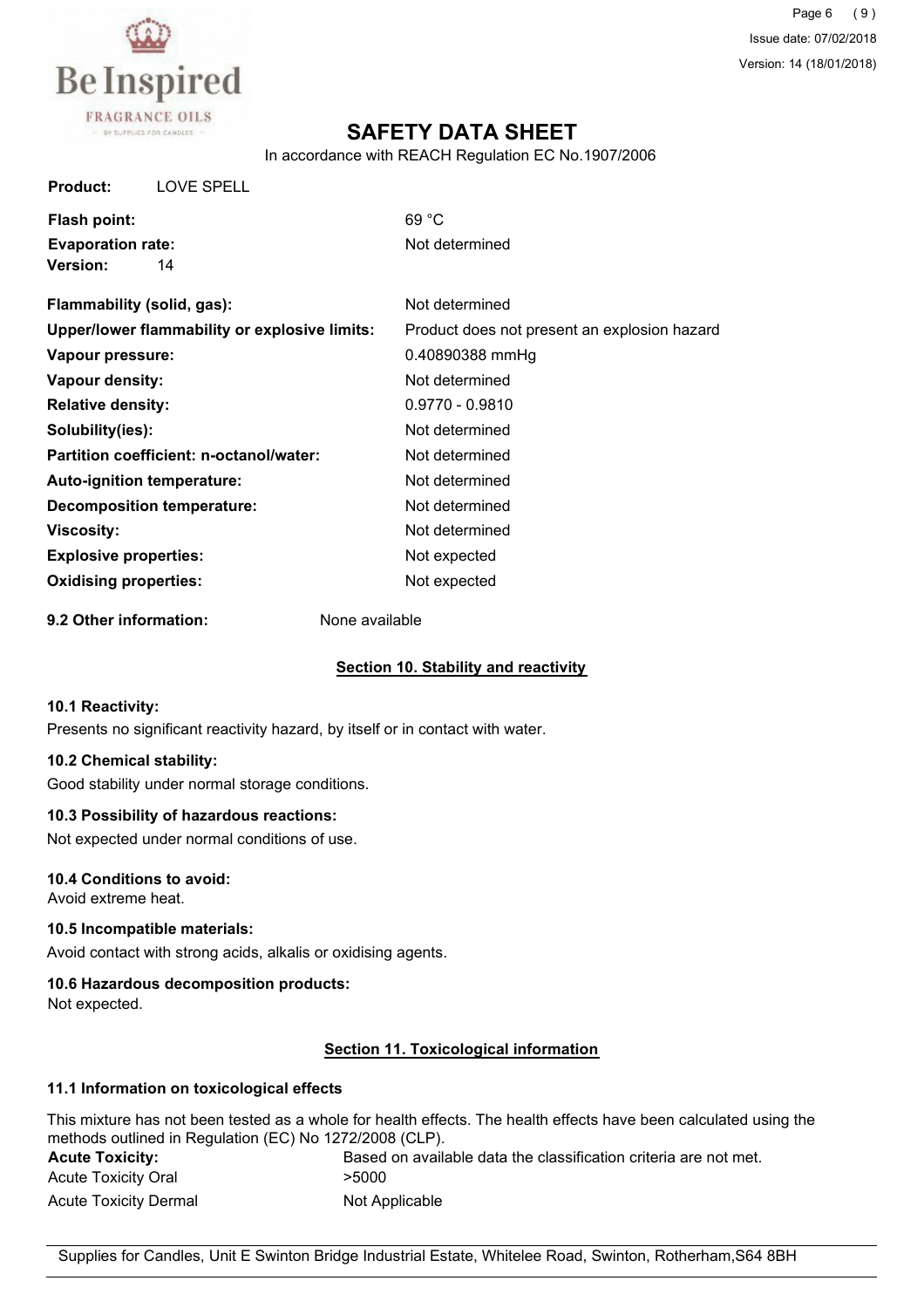

Page 7 (9) Issue date: 07/02/2018 Version: 14 (18/01/2018)

## **SAFETY DATA SHEET**

In accordance with REACH Regulation EC No.1907/2006

| <b>Product:</b><br>LOVE SPELL                                                                  |                                                                  |
|------------------------------------------------------------------------------------------------|------------------------------------------------------------------|
| <b>Acute Toxicity Inhalation</b><br><b>Skin corrosion/irritation:</b><br><b>Version:</b><br>14 | Not Available<br>Skin Corrosion / Irritation Category 2          |
| Serious eye damage/irritation:                                                                 | Based on available data the classification criteria are not met. |
| <b>Respiratory or skin sensitisation:</b>                                                      | Sensitization - Skin Category 1                                  |
| Germ cell mutagenicity:                                                                        | Based on available data the classification criteria are not met. |
| Carcinogenicity:                                                                               | Based on available data the classification criteria are not met. |
| <b>Reproductive toxicity:</b>                                                                  | Based on available data the classification criteria are not met. |
| <b>STOT-single exposure:</b>                                                                   | Based on available data the classification criteria are not met. |
| <b>STOT-repeated exposure:</b>                                                                 | Based on available data the classification criteria are not met. |
| <b>Aspiration hazard:</b>                                                                      | <b>Aspiration Hazard Category 1</b>                              |

**Information about hazardous ingredients in the mixture** Not Applicable

Refer to Sections 2 and 3 for additional information.

#### **Section 12. Ecological information**

| 12.1 Toxicity:                                                           |  |                           |  |
|--------------------------------------------------------------------------|--|---------------------------|--|
| Very toxic to aquatic life with long lasting effects.                    |  |                           |  |
| 12.2 Persistence and degradability:                                      |  | Not available             |  |
| 12.3 Bioaccumulative potential:                                          |  | Not available <b>12.4</b> |  |
| <b>Mobility in soil:</b> Not available                                   |  |                           |  |
| 12.5 Results of PBT and vPvB assessment:                                 |  |                           |  |
| This substance does not meet the PBT/vPvB criteria of REACH, annex XIII. |  |                           |  |
| 12.6 Other adverse effects:                                              |  | Not available             |  |

#### **Section 13. Disposal considerations**

#### **13.1 Waste treatment methods:**

Dispose of in accordance with local regulations. Avoid disposing into drainage systems and into the environment. Empty containers should be taken to an approved waste handling site for recycling or disposal.

|                                    | <b>Section 14. Transport information</b>                                                   |
|------------------------------------|--------------------------------------------------------------------------------------------|
| 14.1 UN number:                    | UN3082                                                                                     |
| 14.2 UN Proper Shipping Name:      | ENVIRONMENTALLY HAZARDOUS SUBSTANCE, LIQUID,<br>N.O.S. (HEXAMETHYLINDANOPYRAN, D-LIMONENE) |
| 14.3 Transport hazard class(es):   | 9                                                                                          |
| Sub Risk:                          |                                                                                            |
| 14.4. Packing Group:               | Ш                                                                                          |
| <b>14.5 Environmental hazards:</b> | This is an environmentally hazardous substance.                                            |
| 14.6 Special precautions for user: | None additional                                                                            |

Supplies for Candles, Unit E Swinton Bridge Industrial Estate, Whitelee Road, Swinton, Rotherham,S64 8BH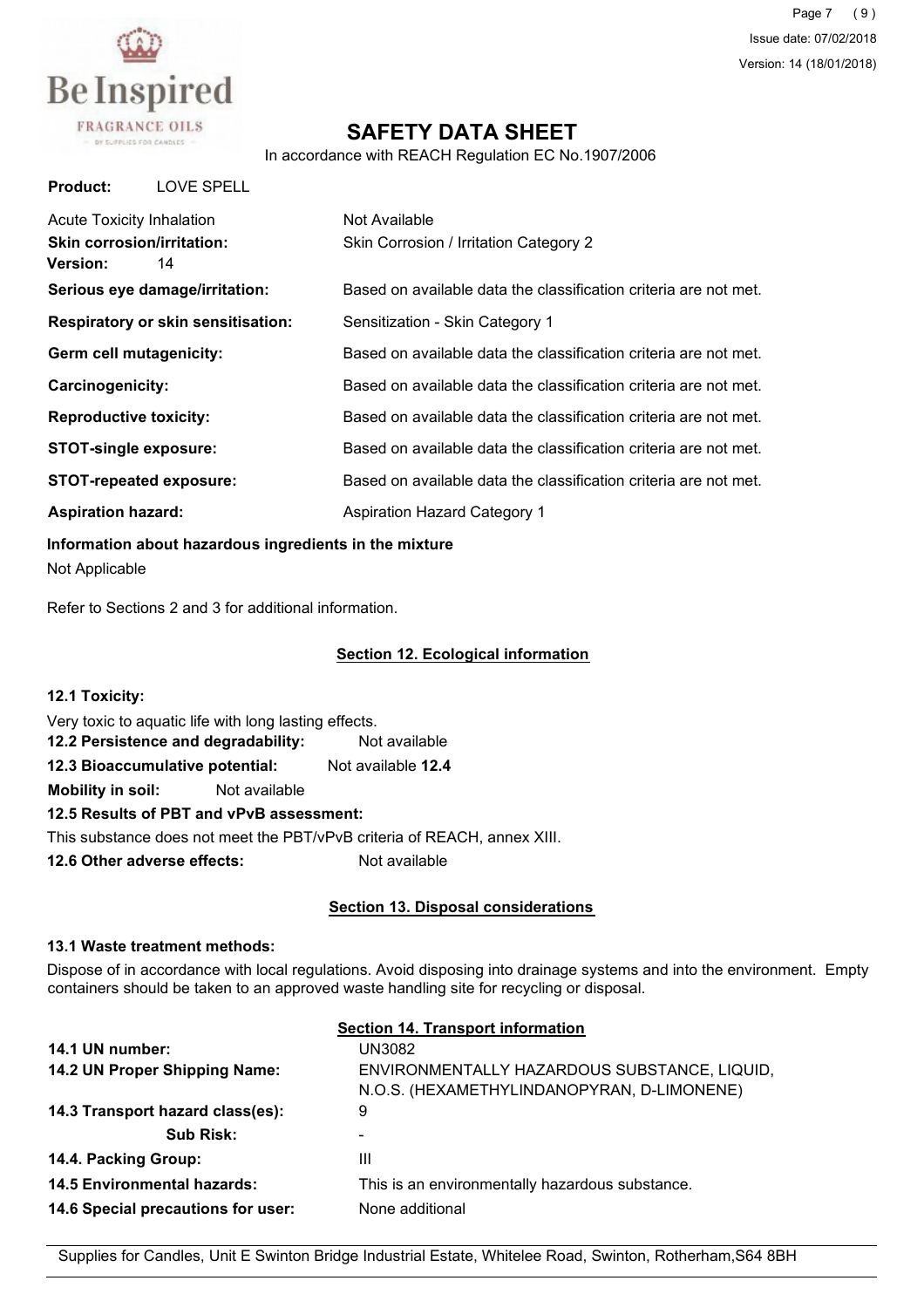

Page 8 (9) Issue date: 07/02/2018 Version: 14 (18/01/2018)

## **SAFETY DATA SHEET**

In accordance with REACH Regulation EC No.1907/2006

#### **Product:** LOVE SPELL

#### **14.7 Transport in bulk according to Annex II of MARPOL73/78 and the IBC Code:**

Not applicable

**Version:** 14

#### **Section 15. Regulatory information**

**15.1 Safety, health and environmental regulations/legislation specific for the substance or mixture** None additional

#### **15.2 Chemical Safety Assessment**

A Chemical Safety Assessment has not been carried out for this product.

| <b>Section 16. Other information</b> |                                                               |
|--------------------------------------|---------------------------------------------------------------|
| <b>Concentration % Limits:</b>       | EH A1=76.58% EH C1=79.00% EH C2=7.16% EH C3=0.71581937%       |
|                                      | EH C4=37.73% SCI 2=42.07% SS 1=6.90% AH 1=64.11%              |
| <b>Total Fractional Values:</b>      | EH A1=1.31 EH C1=1.27 EH C2=13.96 EH C3=139.70 EH C4=2.65 SCI |
|                                      | $2=2.38$ SS 1=14.49 AH 1=1.56                                 |

#### **Key to revisions:**

Classification under Regulation (EC) No 1272/2008 SECTION 3: Composition/information on ingredients **Key to abbreviations:**

| <b>Abbreviation</b> | <b>Meaning</b>                                                     |
|---------------------|--------------------------------------------------------------------|
| AH <sub>1</sub>     | Aspiration Hazard Category 1                                       |
| ATO <sub>4</sub>    | Acute Toxicity - Oral Category 4                                   |
| EDI <sub>2</sub>    | Eye Damage / Irritation Category 2                                 |
| EH A1               | Hazardous to the Aquatic Environment - Acute Hazard Category 1     |
| EH <sub>C1</sub>    | Hazardous to the Aquatic Environment - Long-term Hazard Category 1 |
| EH <sub>C2</sub>    | Hazardous to the Aquatic Environment - Long-term Hazard Category 2 |
| EH <sub>C3</sub>    | Hazardous to the Aquatic Environment - Long-term Hazard Category 3 |
| FL <sub>3</sub>     | Flammable Liquid, Hazard Category 3                                |
| H226                | Flammable liquid and vapour.                                       |
| H302                | Harmful if swallowed.                                              |
| H304                | May be fatal if swallowed and enters airways.                      |
| H315                | Causes skin irritation.                                            |
| H317                | May cause an allergic skin reaction.                               |
| H319                | Causes serious eye irritation.                                     |
| H400                | Very toxic to aquatic life.                                        |
| H410                | Very toxic to aquatic life with long lasting effects.              |
| H411                | Toxic to aquatic life with long lasting effects.                   |
| H412                | Harmful to aquatic life with long lasting effects.                 |